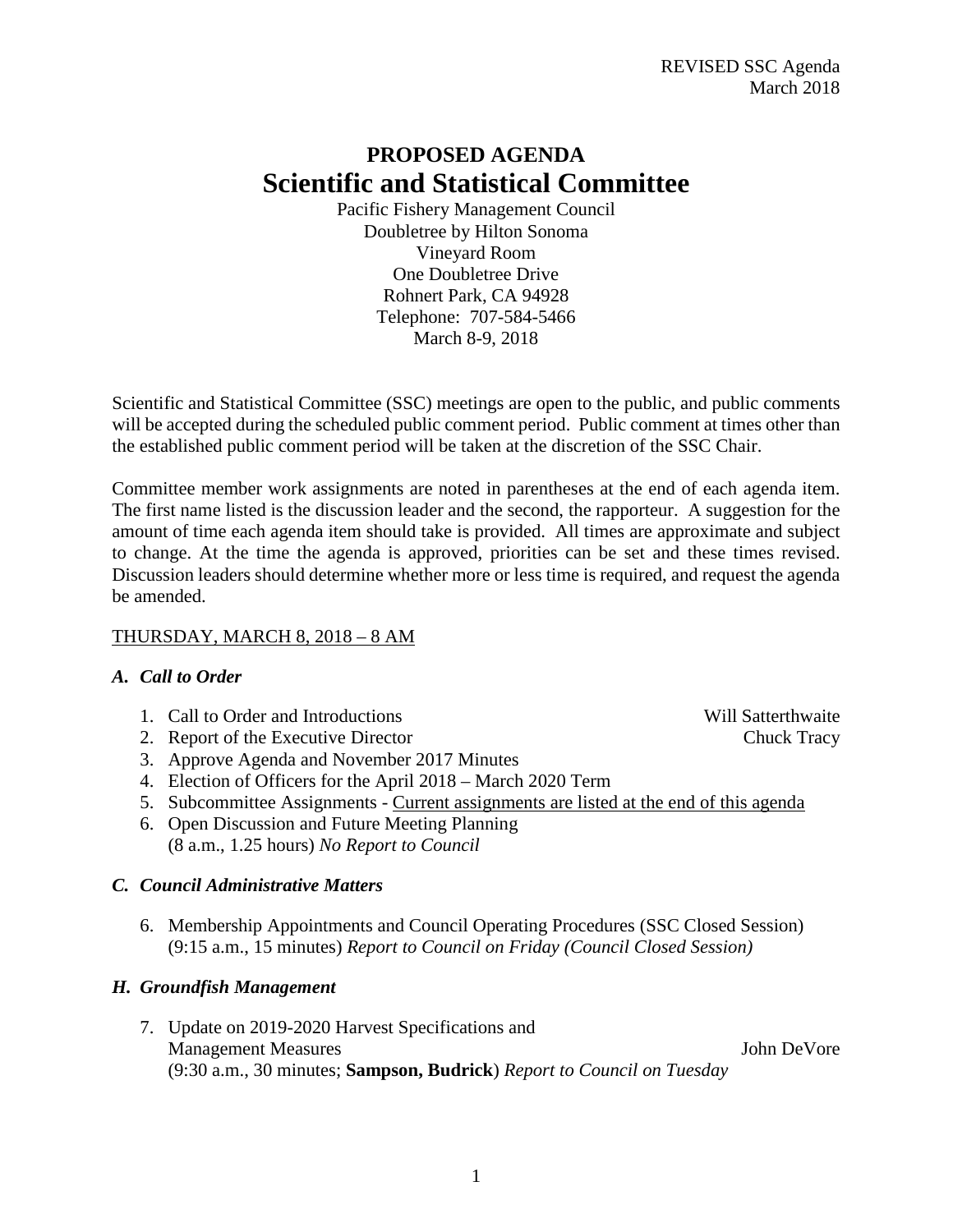#### BREAK (10-10:15 a.m.)

#### *F. Ecosystem Management*

1. California Current Ecosystem and Integrated Ecosystem Assessment Report and Science Review Topics Chris Harvey and Toby Garfield (10:15 a.m., 1.75 hours; **Harte, Holland**) *Report to Council on Friday*

#### LUNCH (12-1:30 p.m.)

#### *H. Groundfish Management, Continued*

4**.** Initial Stock Assessment Plan and Terms of Reference Jim Hastie (1:30 p.m., 1.5 hours; **Key, Hamel**) *Report to Council on Monday*

## PUBLIC COMMENT PERIOD

3 p.m. (or immediately following Agenda Item H.4) Public comments, including comments on issues not on the agenda, are accepted at this time.

#### *A. SSC Administrative Matters, Continued*

7. Review Statements (Following public comment period)

#### FRIDAY, MARCH 9, 2018 – 8 AM

#### *A. SSC Administrative Matters, continued*

8. Review Statements (8 a.m., 1 hour)

#### *E. Salmon Management, Continued*

2. Review of 2017 Fisheries and Summary of 2018 Stock Forecasts Mike O'Farrell (9 a.m., 1.25 hours; **Byrne, Johnson**) *Report to Council on Saturday*

#### BREAK (10:15-10:30 a.m.)

#### *F. Ecosystem Management, Continued*

3. Sablefish Ecosystem Indicators: Management Strategy Evaluation Melissa Haltuch ` (10:30 a.m., 2 hours; **Speir, Berger**) *Joint Session with the Groundfish Management Team in the Vineyard Room. Report to the Council on Sunday*